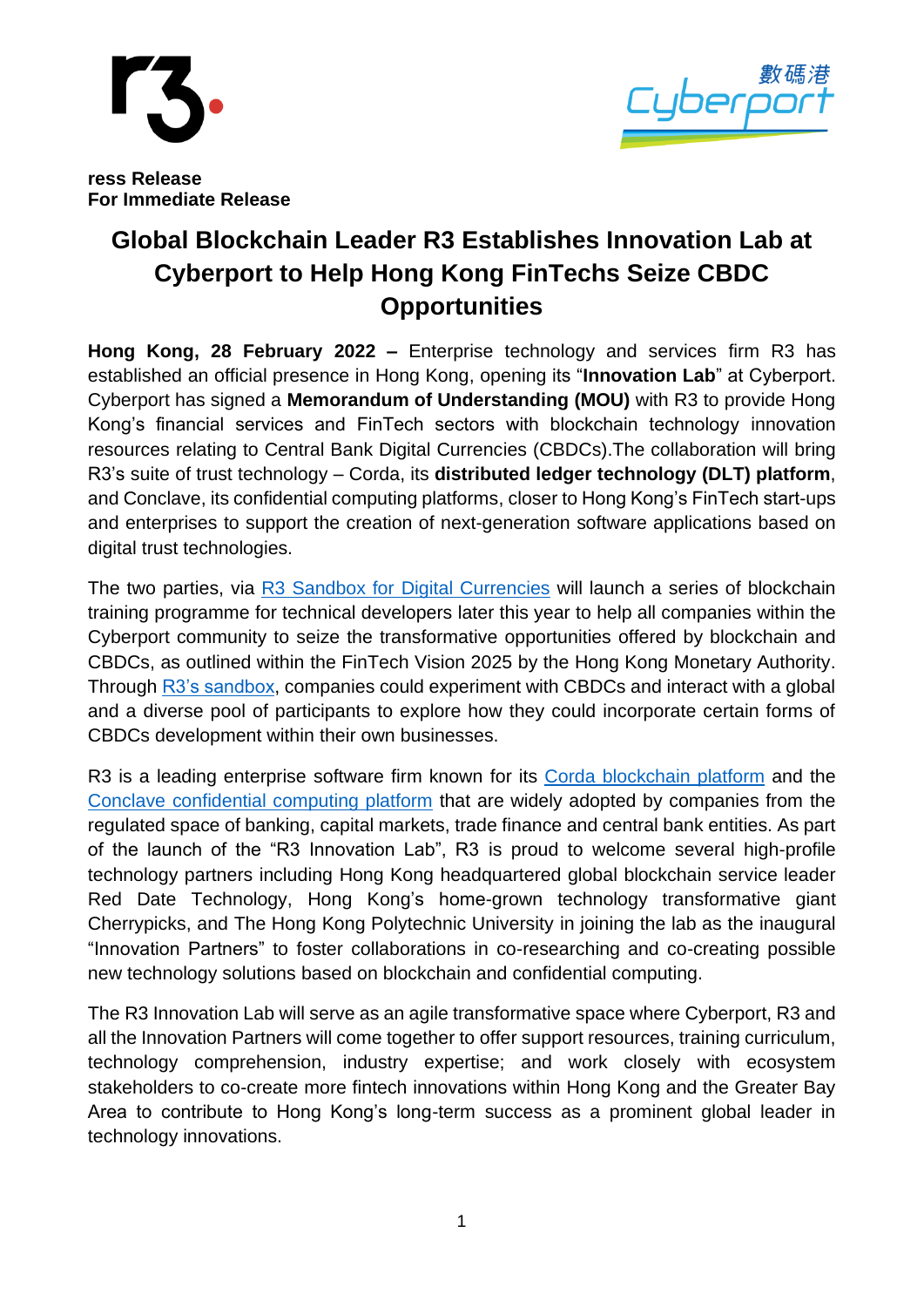



**Peter Yan, Chief Executive Officer of Cyberport**, said, "The Central Government has been striving to promote e-CNY. By the end of last year, the usage of e-CNY had reached 87.5 billion yuan of transactions with 261 million individual wallets set up. The Hong Kong Monetary Authority is actively studying CBDC payment and settlement in Hong Kong to help promote mutual access in the Guangdong-Hong Kong-Macao Greater Bay Area, and support the consolidation of Hong Kong's status as a global offshore RMB business hub. CBDC will drive demand for blockchain applications and create huge opportunity. With blockchain is one of the key technology clusters, Cyberport and its Cyberport Academy organised various seminars workshops and competitions to promote blockchain applications. This collaboration with R3 will further nurture and gather talents of blockchain and relevant technologies and consolidate Hong Kong's edges in advanced technology."

**Amit Ghosh, Chief Information & Services Officer for R3** said, "The advent of the CBDC will reshape the financial industry. Both central banks and financial institutions will need to build new systems, and even review the financial system's operating processes. The related financial innovation cannot rely solely on promotion by the government and the financial industry. As Hong Kong's largest FinTech community, Cyberport is an important asset in promoting the application of Hong Kong's Central Bank digital currency. R3 is delighted to establish an innovation lab at Cyberport in order to allow outstanding FinTech start-ups and the wider enterprise community to better grasp blockchain and confidential computing technologies, while providing them with convenient tools to develop more advanced CBDCrelated applications and other blockchain technology applications."

R3 collaborated with Cyberport as early as 2020 to launch the "Block AdVenture" challenge to help start-ups build on Corda as well as its global Venture Development program for HK's local technology community, where it offers a variety of resources and support for every stage of the blockchain journey – from office hours, workshops and educational content to access to an ecosystem of over 200 industry experts, mentors and investors.

###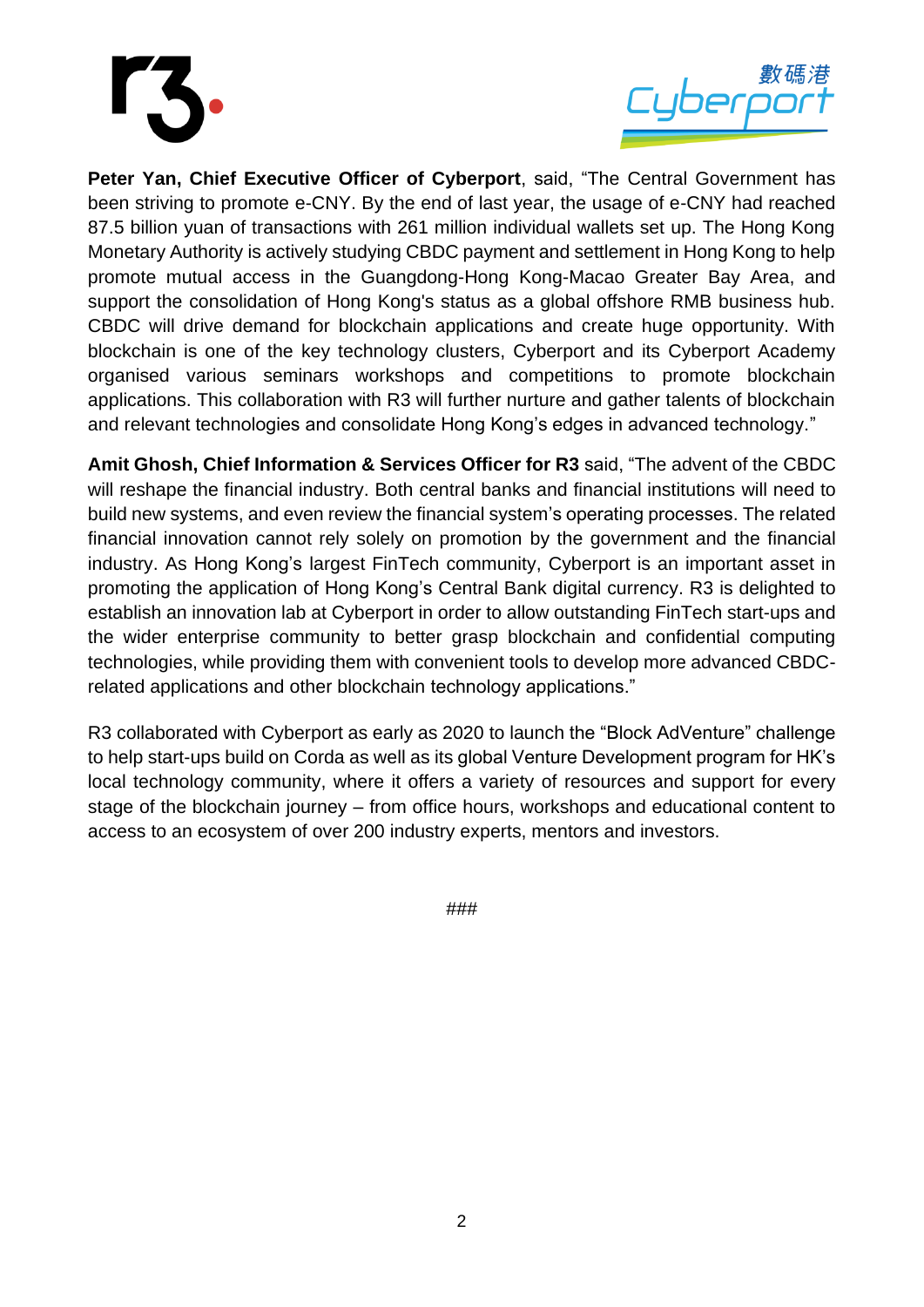



For high resolution photos, please download via [this link.](https://drive.google.com/drive/folders/1aJC3hMdn33EzQPBo78KUf_T3U37jzHBh?usp=sharing)



Peter Yan, Chief Executive Officer of Cyberport, says this collaboration with R3 will further nurture and gather talents of blockchain and relevant technologies and consolidate Hong Kong's edges in advanced technology.



Amit Ghosh, Chief Information & Services Officer for R3, says the company is delighted to establish an innovation lab at Cyberport. The lab will allow outstanding FinTech startups to gain a better grasp of blockchain and confidential computing technologies, while providing them with convenient tools to develop more advanced CBDC-related applications and other blockchain technology applications.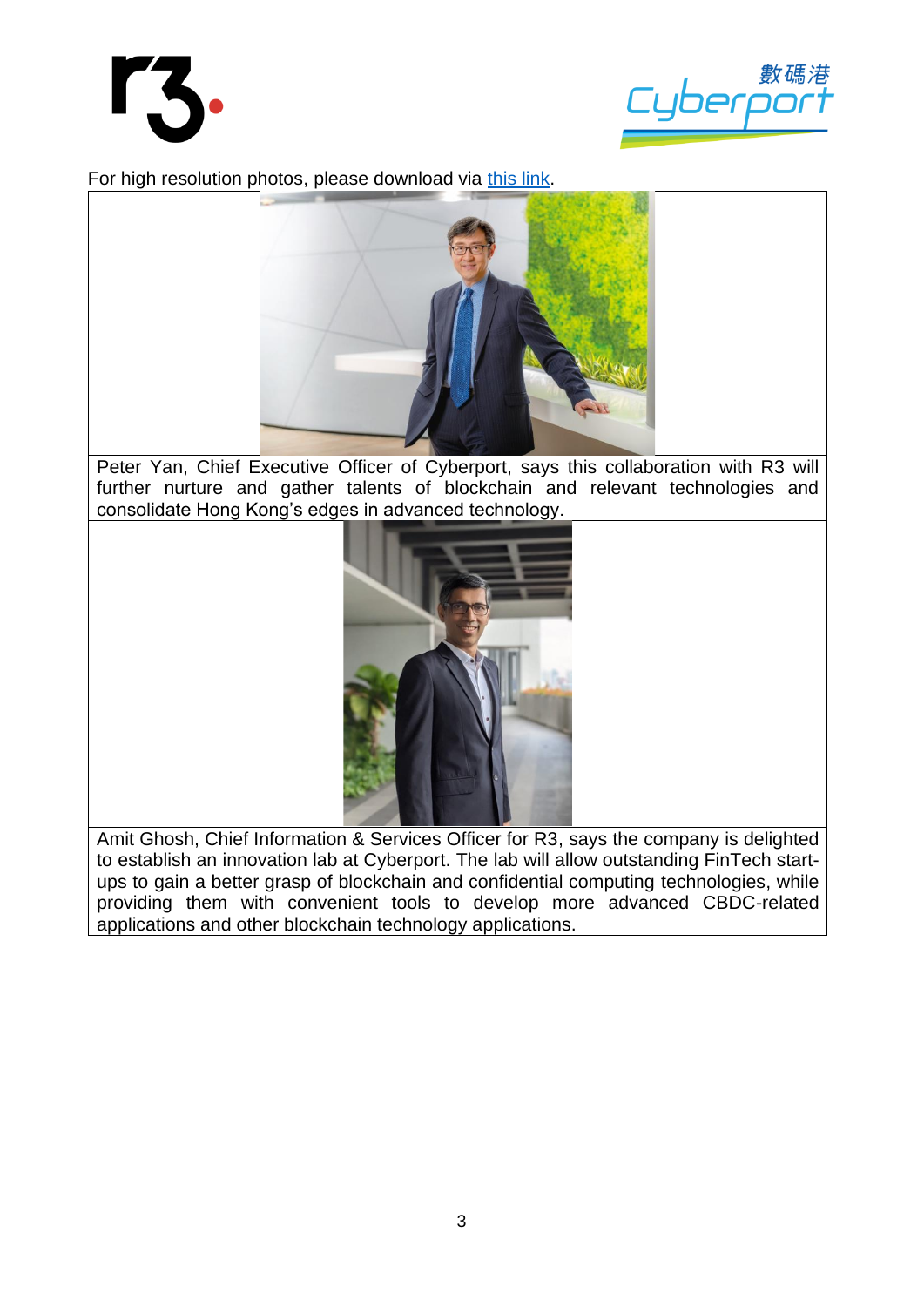





For media enquiry, please contact:

**Hong Kong Cyberport** Billy Ng T: (852) 3166 3613 E: [billyng@cyberport.hk](mailto:%20billyng@cyberport.hk)

**Yuan Tung Financial Relations** Agnes Yiu T: (852) 3428 5690 E: [ayiu@yuantung.com.hk](mailto:ayiu@yuantung.com.hk)

## **About Cyberport**

Cyberport is an innovative digital community with around 800 on-site start-ups and technology companies. It is managed by Hong Kong Cyberport Management Company Limited, wholly owned by the Hong Kong SAR Government. With a vision to be the hub for digital technology, thereby creating a new economic driver for Hong Kong, Cyberport is committed to nurturing a vibrant tech ecosystem by cultivating talent, promoting entrepreneurship among youth, supporting start-ups, fostering industry development by promoting strategic collaboration with local and international partners, and integrating new and traditional economies by accelerating digital transformation in public and private sectors.

For more information, please visit [www.cyberport.hk](http://www.cyberport.hk/)